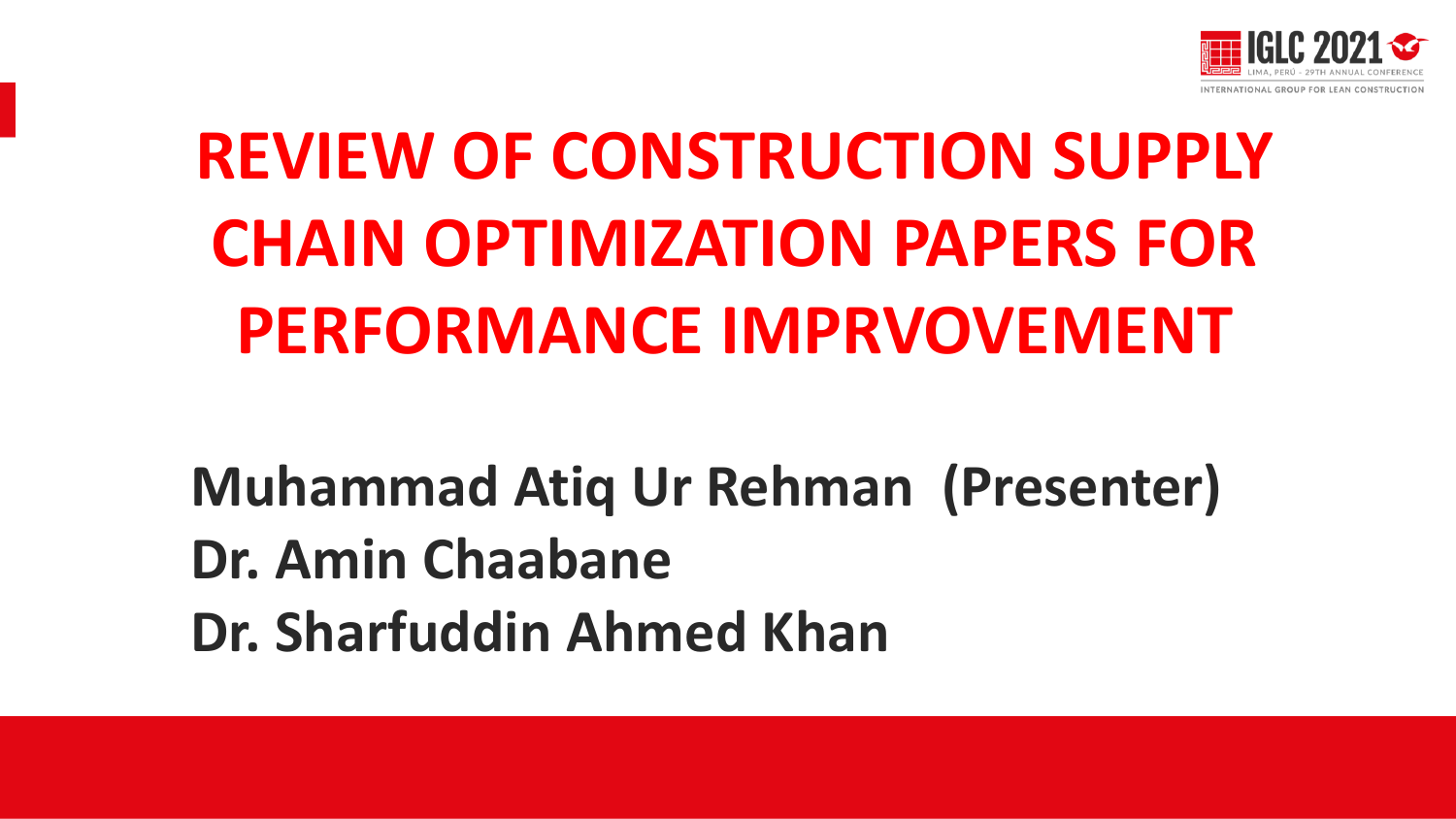

#### **AGENDA**

- **Overview**
- **Introduction**
- **Phases and Processes in Construction Supply Chain (CSC)**
- **Research Method**
- **Results**
- **Discussion**
- **Conclusion**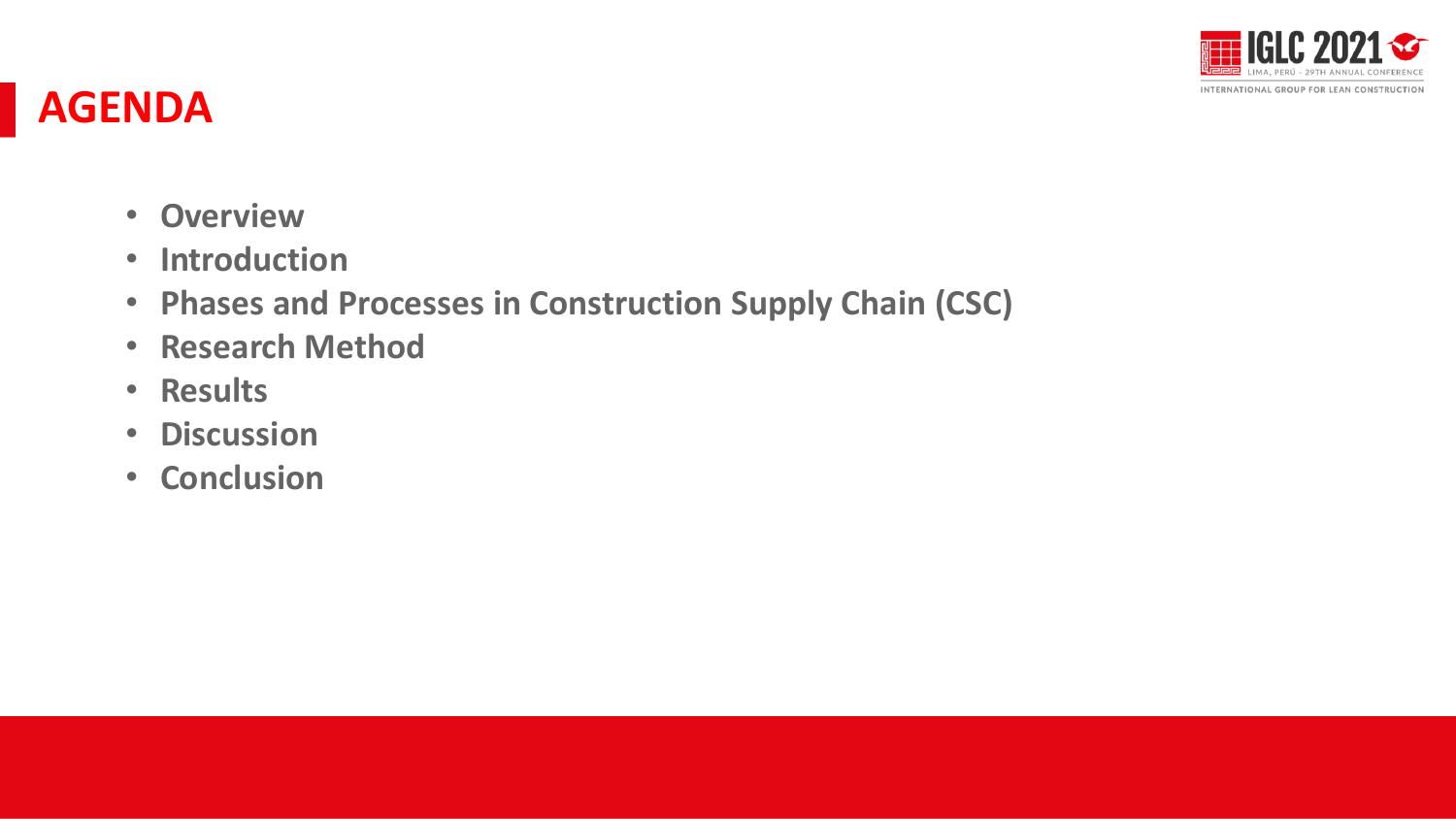

### **OVERVIEW**

- Construction industry is increasingly getting competitive.
- To provide an overview of the recent developments of optimization techniques on the construction supply chain (CSC) for maximizing performance.
- To highlight the current research gaps in the field.
- The desk methodology has been used in this research.
- The findings of this study shows that there is need of a framework that integrate all CSC processes for its performance improvement.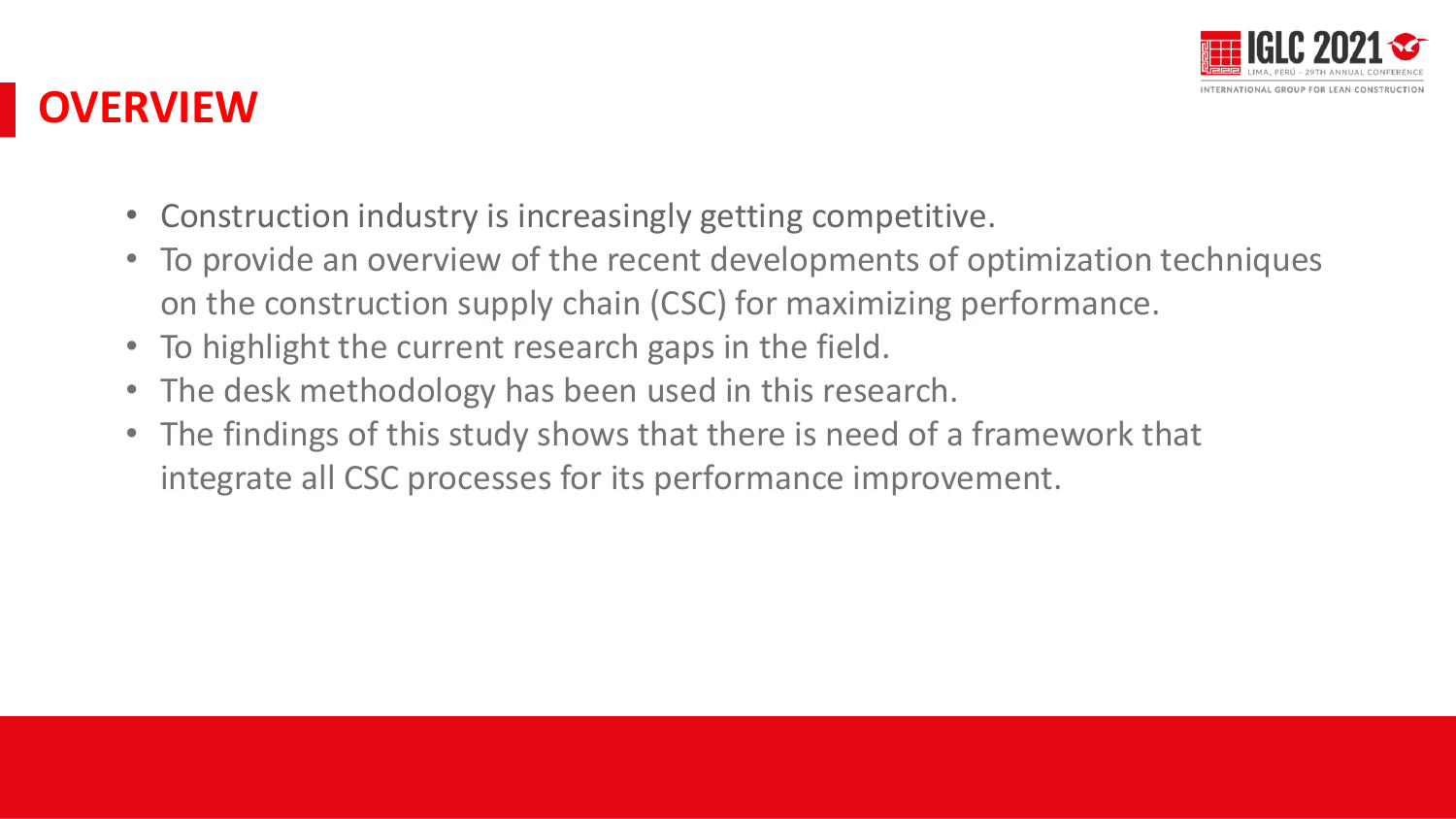

### **INTRODUCTION (Problem Context)**

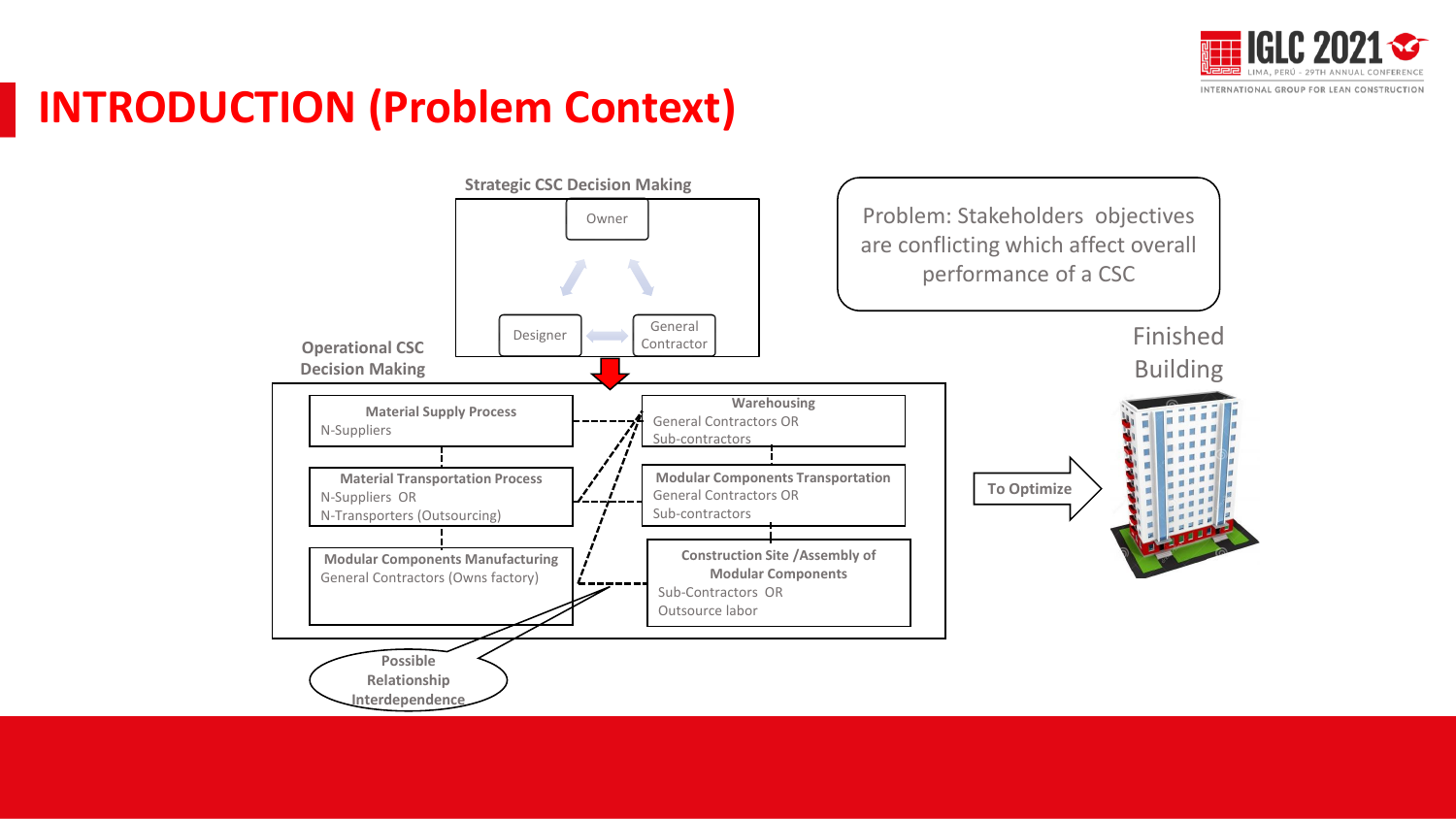

#### **PHASES AND PROCESSES IN CSC**

|                       |                |                                                                                                                   | <b>Collaboration Level</b>                             | <b>Execution level</b>                                           |                            |                           |                             |                   |                          |                                                                      |                          |
|-----------------------|----------------|-------------------------------------------------------------------------------------------------------------------|--------------------------------------------------------|------------------------------------------------------------------|----------------------------|---------------------------|-----------------------------|-------------------|--------------------------|----------------------------------------------------------------------|--------------------------|
| <b>Design Phase</b>   |                |                                                                                                                   |                                                        | <b>Procurement Phase</b>                                         |                            | <b>Construction Phase</b> |                             |                   |                          |                                                                      |                          |
| CSC Configuration(CC) | Modularity(ML) | $rac{1}{5}$<br>$\ddot{\overline{\alpha}}$<br>Evaluation(SR)<br>$\frac{1}{8}$<br>Plannı<br>$rac{1}{80}$<br>Strateg | components<br>nning(PP)<br>refab<br>Plai<br>Production | election(SS)<br>$\bar{S}$<br>$\overline{\phantom{0}}$<br>Supplie | Decision(PD)<br>Purchasing | Storage(S)                | Partnership(BP)<br>Building | [ransportation(T) | Site Layout Planning(SL) | Information Flow<br>Delay Factors(CD)<br>Controlling<br>Other<br>bue | Handling(MH)<br>Material |

**Table 1. Level , Phases and Processes in CSCM** (Y. Liu, Dong, & Shen, 2020) and (Phuoc Luong Le et al., 2020)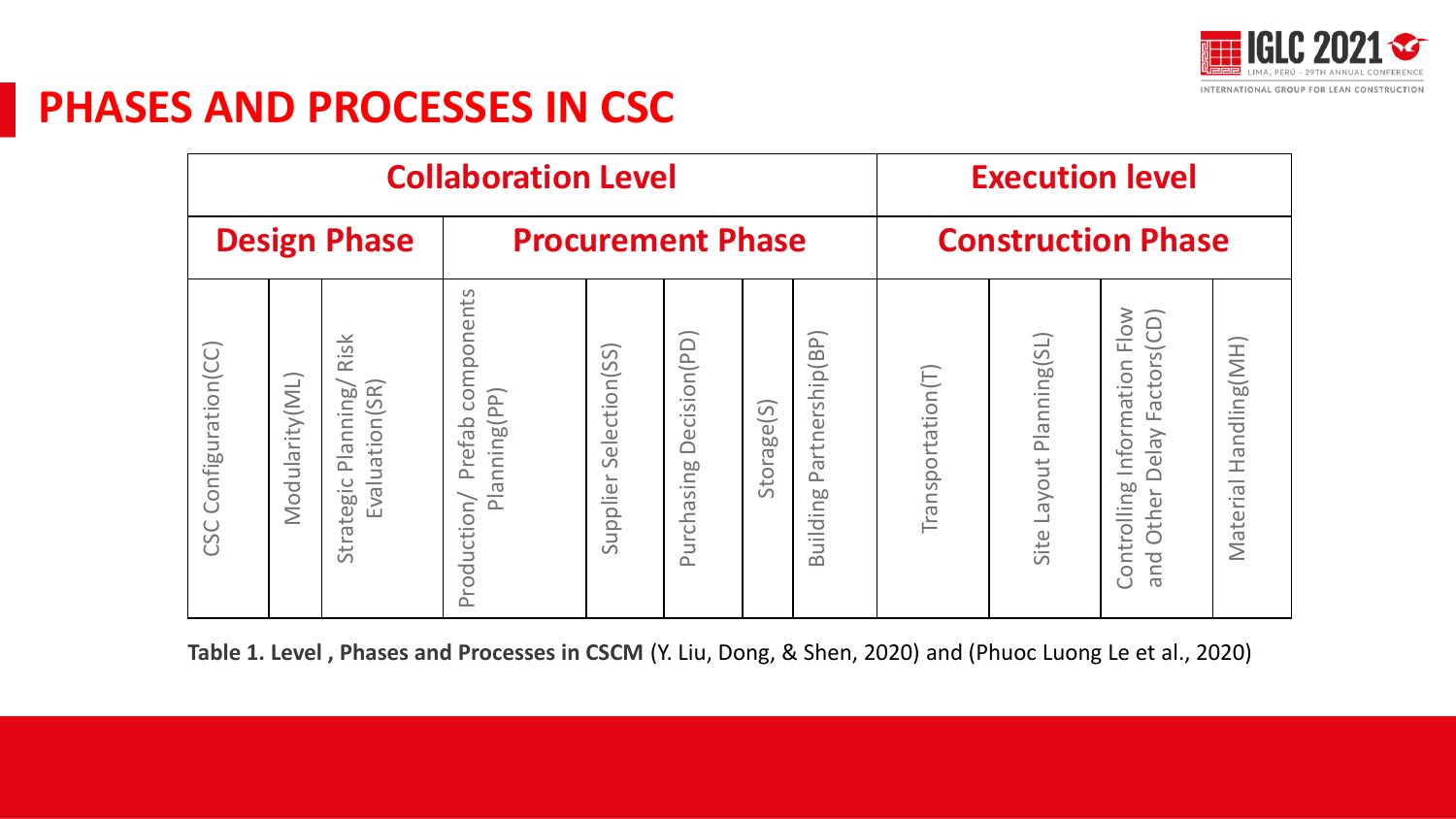

#### **RESEARCH METHOD**

- Step 1: Scopus Database and keywords search approach were used. Unpublished work was neglected.
- Step 2: Criteria: The selected paper should be related with application of Operations Research(OR) on CSC.
- Step 3: Categorization of papers on the basis OR tools and CSC processes.
- Step 4: Evaluation of articles by reading abstracts, methodology and conclusion.



**Figure 1. Research Method**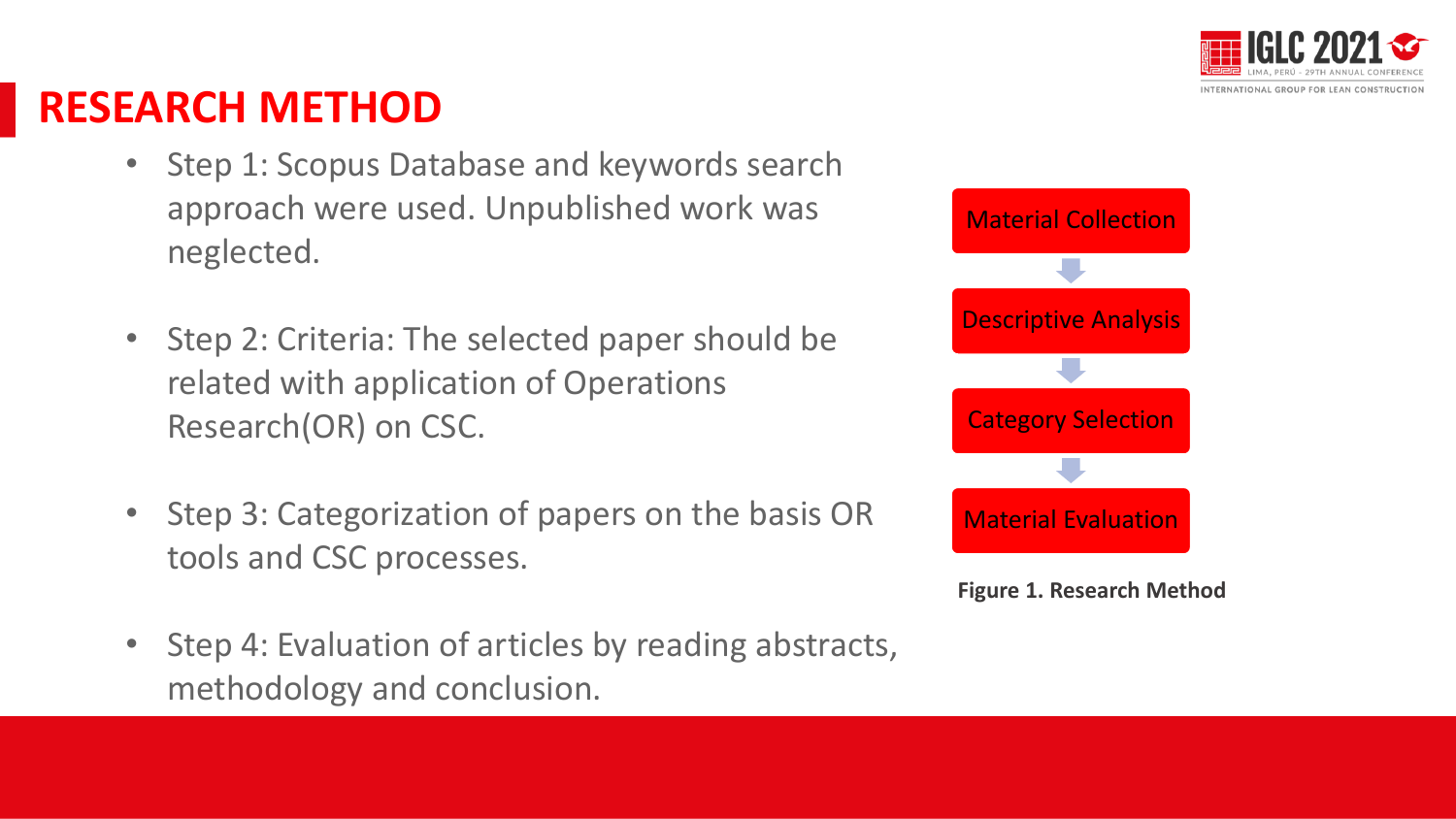

#### **RESEARCH METHOD**

| <b>Keywords Combination</b>                                             | <b>Search Results</b> |
|-------------------------------------------------------------------------|-----------------------|
| <b>Construction Supply Chain AND Optimization AND Logistics</b>         | 99                    |
| <b>Construction Supply Chain AND Optimization AND Material Planning</b> | 31                    |
| Construction Industry AND Optimization AND Supply Chain                 | 146                   |
| <b>Construction Industry OR Building AND Supply Chain</b>               | 471                   |
| <b>Building AND Optimization AND Supply Chain</b>                       | 536                   |
| <b>Construction Supply Chain AND Modular AND Optimization</b>           | 17                    |
| <b>Building AND Optimization AND Logistics</b>                          | 291                   |
| <b>Construction AND Supply Chain AND Optimization</b>                   | 516                   |
| <b>Construction AND Supply Chain AND Improvement</b>                    | 522                   |
| <b>Construction AND Logistics AND Optimization</b>                      | 726                   |
| <b>Construction AND Logistics AND Improvement</b>                       | 506                   |
| <b>Construction AND Material Planning AND Optimization</b>              | 647                   |
| <b>Construction AND Material Planning AND Improvement</b>               | 591                   |
| <b>Building AND Supply Chain AND Improvement</b>                        | 431                   |

**Table 2.** Selected Keywords Combination Search Results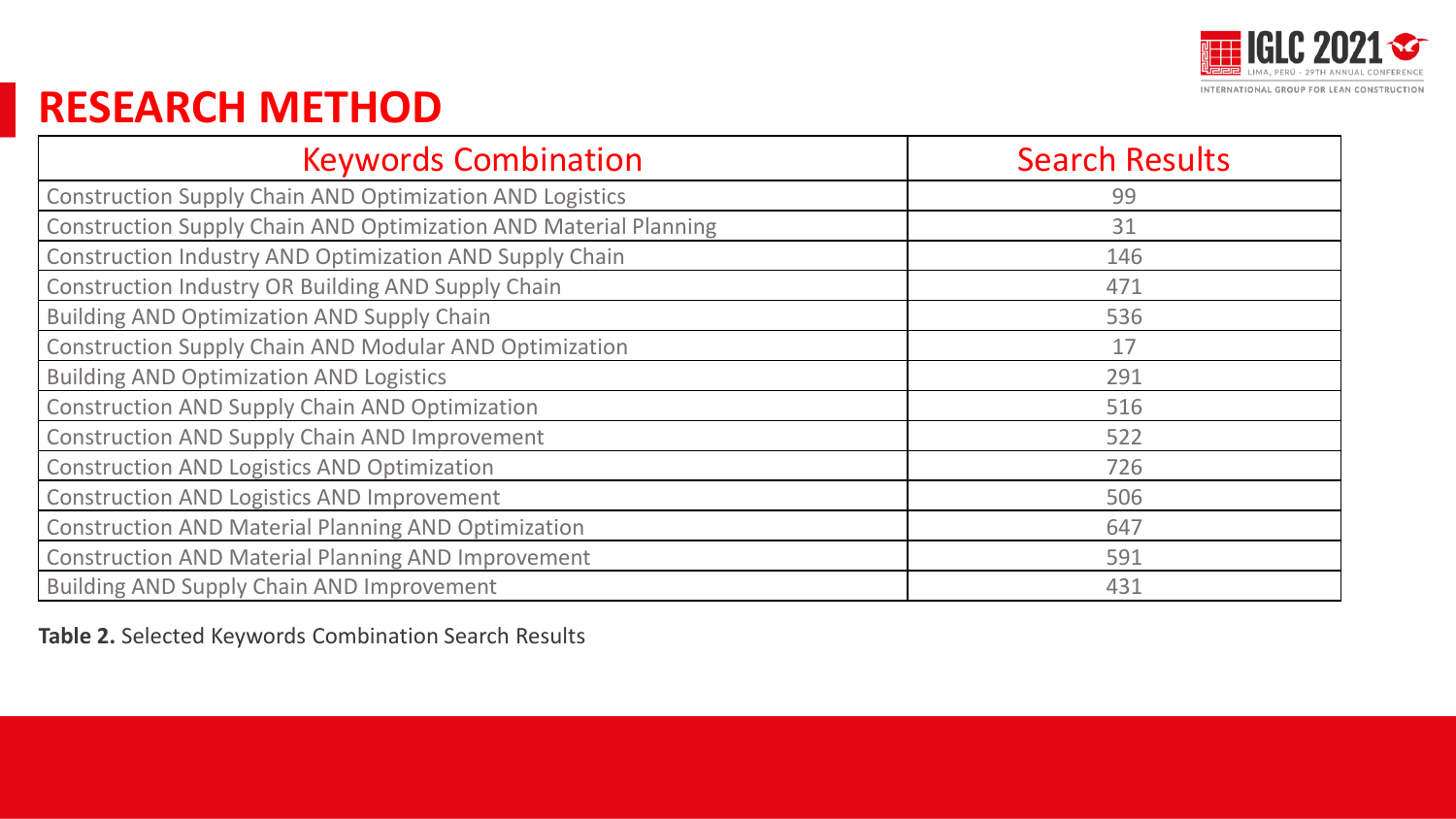

#### **RESEARCH METHOD**

After analysing the scopus database as per adopted research methodology , 41 papers were identified that have applied optimization techniques on CSCM for performance improvement



**Graph 1. Yearwise Breakup of Selected Papers**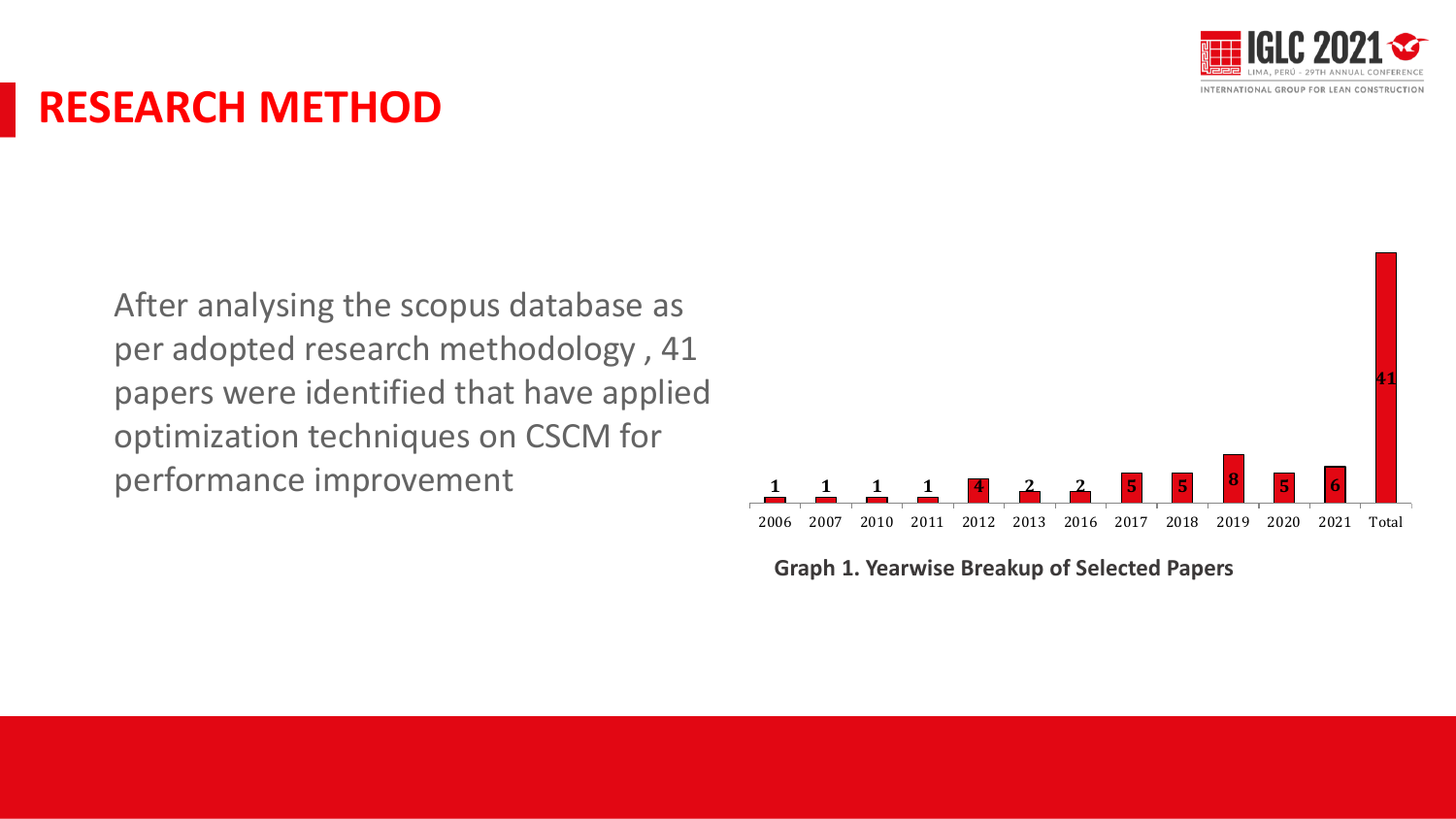

#### **RESULTS**

| S:No           | <b>Authors</b>                                          | <b>Optimization Tool</b> | cc         | <b>ML</b>  | <b>SR</b>  | <b>PP</b>  | <b>SS</b>  | <b>PD</b>  | S.         | <b>BP</b>  | т          | <b>SL</b>  | CD         | <b>MH</b>  |
|----------------|---------------------------------------------------------|--------------------------|------------|------------|------------|------------|------------|------------|------------|------------|------------|------------|------------|------------|
| $\mathbf{1}$   | (Elimam & Dodin, 2013)                                  | <b>MILP</b>              |            |            |            | $\sqrt{ }$ | $\sqrt{ }$ | $\sqrt{ }$ | $\sqrt{ }$ |            | $\sqrt{ }$ |            |            |            |
| $\overline{2}$ | (Alayet, Lehoux, & Lebel, 2018)                         | LP                       |            |            |            | $\sqrt{ }$ |            |            | $\sqrt{ }$ |            | $\sqrt{ }$ |            |            |            |
| $\overline{3}$ | (Cengiz, Aytekin, Ozdemir, Kusan, & Cabuk,<br>2017)     | Імсрм                    |            |            |            |            | $\sqrt{ }$ |            |            | $\sqrt{ }$ |            |            |            |            |
| $\overline{4}$ | (Q. Chen, García de Soto, & Adey, 2021)                 | <b>NLP</b>               |            |            |            |            |            | $\sqrt{ }$ | $\sqrt{ }$ | $\sqrt{ }$ | $\sqrt{ }$ |            |            |            |
| 5              | (W. W. Chen, Lei, Wang, Teng, & Liu, 2018)              | MILP                     |            |            |            |            | $\sqrt{ }$ | $\sqrt{ }$ | $\sqrt{ }$ |            | $\sqrt{ }$ |            |            | $\sqrt{ }$ |
| 6              | (Costa, Granja, Fregola, Picchi, & Staudacher,<br>2019) | <b>MCDM</b>              | $\sqrt{ }$ |            | $\sqrt{ }$ |            |            |            |            | $\sqrt{ }$ |            |            | $\sqrt{ }$ |            |
| $\overline{7}$ | (Deng, Gan, Das, Cheng, & Anumba, 2019)                 | <b>NLP</b>               |            |            |            |            | $\sqrt{ }$ | $\sqrt{ }$ | $\sqrt{ }$ | $\sqrt{ }$ | $\sqrt{ }$ | $\sqrt{ }$ |            | $\sqrt{ }$ |
| 8              | (Hemanth et al., 2017)                                  | мсрм                     |            |            | $\sqrt{ }$ |            |            |            |            | $\sqrt{ }$ |            |            | $\sqrt{ }$ |            |
| 9              | (Hsieh, 2016)                                           | Hybrid Methods           |            |            |            |            |            |            |            |            | $\sqrt{ }$ | $\sqrt{ }$ | $\sqrt{ }$ |            |
| 10             | (P. Y. Hsu, Angeloudis, & Aurisicchio, 2018)            | Two-stage Stochastic     |            | $\sqrt{ }$ |            | $\sqrt{ }$ | $\sqrt{ }$ | $\sqrt{ }$ | $\sqrt{ }$ |            | $\sqrt{ }$ |            |            |            |
| 11             | (P. Y. Hsu, Aurisicchio, & Angeloudis, 2017)            | <b>MILP</b>              |            | $\sqrt{ }$ |            | $\sqrt{ }$ | $\sqrt{ }$ | $\sqrt{ }$ | $\sqrt{ }$ | $\sqrt{ }$ | $\sqrt{ }$ |            |            |            |
| 12             | (P.-Y. Hsu, Aurisicchio, & Angeloudis, 2019)            | Hybrid Methods           |            | $\sqrt{ }$ |            |            | $\sqrt{ }$ | $\sqrt{ }$ | $\sqrt{ }$ |            | $\sqrt{ }$ | $\sqrt{ }$ | $\sqrt{ }$ |            |
| 13             | (Jaśkowski, Sobotka, & Czarnigowska, 2018)              | MILP                     |            |            |            |            | $\sqrt{ }$ | $\sqrt{ }$ | $\sqrt{ }$ |            |            |            |            |            |
| 14             | (Karabayir, Botsali, Kose, & Cevikcan, 2020)            | <b>MCDM</b>              |            |            |            |            | $\sqrt{ }$ |            |            |            |            |            |            |            |
| 15             | (Kayhan, Cebi, & Kahraman, 2019)                        | MCDM                     |            |            | $\sqrt{ }$ |            | $\sqrt{ }$ | $\sqrt{ }$ |            |            |            |            |            |            |
| 16             | (S. Kim, Chang, & Castro-Lacouture, 2020)               | Simulation methods       |            |            |            |            |            |            |            |            |            |            | $\sqrt{ }$ |            |
| 17             | (T. Kim, Kim, & Cho, 2020)                              | Simulation methods       |            |            | $\sqrt{ }$ | $\sqrt{ }$ |            |            |            |            | $\sqrt{ }$ | $\sqrt{ }$ | $\sqrt{ }$ | $\sqrt{ }$ |
| 18             | (Y. W. Kim, Han, Yi, & Chang, 2016)                     | Simulation methods       | $\sqrt{ }$ |            |            | $\sqrt{ }$ |            | $\sqrt{ }$ | $\sqrt{ }$ |            | $\sqrt{ }$ |            |            |            |
| 19             | (Komsiyah, Wongso, & Pratiwi, 2019)                     | <b>MCDM</b>              |            |            |            |            | $\sqrt{ }$ |            |            | $\sqrt{ }$ |            |            |            |            |
| 20             | (Kristy & Zagloel, 2020)                                | MCDM                     |            |            |            |            | $\sqrt{ }$ |            |            | $\sqrt{ }$ |            |            |            |            |

**Table 3A.** Papers Categorization based on Optimization Techniques and CSC Processes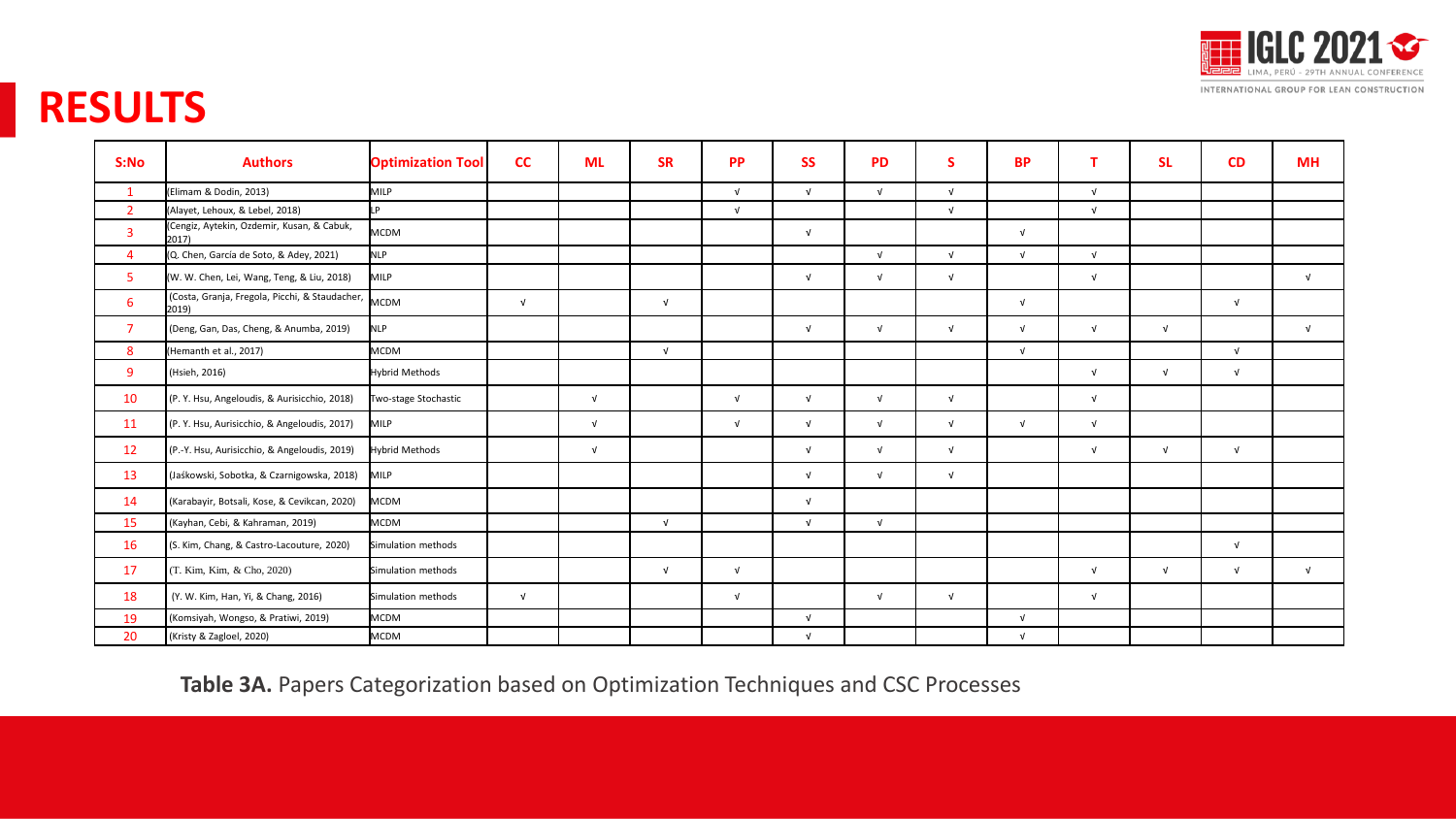

#### **RESULTS**

| S:No | <b>Authors</b>                                              | <b>Optimization Tool</b>      | cc         | <b>ML</b>  | <b>SR</b>  | <b>PP</b>  | <b>SS</b>  | <b>PD</b>  | <b>S</b>   | <b>BP</b>  | т          | <b>SL</b>  | CD         | <b>MH</b>  |
|------|-------------------------------------------------------------|-------------------------------|------------|------------|------------|------------|------------|------------|------------|------------|------------|------------|------------|------------|
| 21   | (Leontaris, Morales-Nápoles, Dewan, &<br>Wolfert, 2019)     | Simulation methods            |            |            | $\sqrt{ }$ |            |            | $\sqrt{ }$ |            |            | $\sqrt{ }$ | $\sqrt{ }$ | $\sqrt{ }$ | $\sqrt{ }$ |
| 22   | (van der Beek, van Essen, Pruyn, Aardal, &<br>Hopman, 2019) | MILP                          |            | $\sqrt{ }$ |            | $\sqrt{ }$ |            | $\sqrt{ }$ | $\sqrt{ }$ |            |            |            |            |            |
| 23   | (J. Liu & Lu, 2017)                                         | I P                           |            | $\sqrt{ }$ |            |            |            | $\sqrt{ }$ |            |            | $\sqrt{ }$ |            | $\sqrt{ }$ | $\sqrt{ }$ |
| 24   | (Yazdi, Fini, & Forsythe, 2020)                             | I P                           |            | $\sqrt{ }$ |            | $\sqrt{ }$ |            |            |            |            |            | $\sqrt{ }$ |            |            |
| 25   | (Jing Liu & Lu, 2018)                                       | <b>Hybrid Methods</b>         |            | $\sqrt{ }$ | $\sqrt{ }$ | $\sqrt{ }$ |            | $\sqrt{ }$ |            |            | $\sqrt{ }$ |            | $\sqrt{ }$ | $\sqrt{ }$ |
| 26   | (Tserng, Yin, & Li, 2006)                                   | <b>Constraint Programming</b> |            |            |            | $\sqrt{ }$ |            | $\sqrt{ }$ | $\sqrt{ }$ | $\sqrt{ }$ | $\sqrt{ }$ |            |            |            |
| 27   | (Castro-Lacouture, Medaglia, & Skibniewski,<br>2007)        | I D                           |            |            |            |            |            |            | $\sqrt{ }$ |            |            |            |            |            |
| 28   | Taghaddos, Hermann, AbouRizk, &<br>Mohamed, 2010)           | Simulation                    |            | $\sqrt{ }$ |            | $\sqrt{ }$ |            | $\sqrt{ }$ | $\sqrt{ }$ |            | $\sqrt{ }$ | $\sqrt{ }$ | $\sqrt{ }$ | $\sqrt{ }$ |
| 29   | (Pan, Lee, & Chen, 2011)                                    | I P                           | $\sqrt{ }$ |            |            |            | $\sqrt{ }$ | $\sqrt{ }$ | $\sqrt{ }$ |            | $\sqrt{ }$ |            |            |            |
| 30   | (Cadena, Ramos, Gómez, & Munoz, 2012)                       | <b>MILP</b>                   |            |            |            |            |            |            |            |            |            | $\sqrt{ }$ | $\sqrt{ }$ | $\sqrt{ }$ |
| 31   | (D. Liu, 2012)                                              | Genetic Algorithm             | $\sqrt{ }$ |            |            |            |            |            |            |            |            |            |            |            |
| 32   | (Said & El-Rayes, 2012)                                     | Genetic Algorithm             |            |            |            |            |            | $\sqrt{ }$ | $\sqrt{ }$ |            | $\sqrt{ }$ | $\sqrt{ }$ |            | $\sqrt{ }$ |
| 33   | (Xanthopoulos, Aidonis, Vlachos, & Iakovou,<br>2012)        | ID.                           |            |            |            |            |            |            |            |            |            | $\sqrt{ }$ | $\sqrt{ }$ | $\sqrt{ }$ |
| 34   | (Said & El-Rayes, 2013)                                     | <b>Hybrid Methods</b>         | $\sqrt{ }$ |            |            |            |            | $\sqrt{ }$ | $\sqrt{ }$ | $\sqrt{ }$ | $\sqrt{ }$ | $\sqrt{ }$ | $\sqrt{ }$ |            |
| 35   | (J. H. Chen, Yan, Tai, & Chang, 2017)                       | Linear Programming            |            |            |            | $\sqrt{ }$ |            |            |            |            | $\sqrt{ }$ |            |            |            |
| 36   | (Golkhoo & Moselhi, 2019)                                   | Hybrid Methods                |            |            |            |            |            | $\sqrt{ }$ | $\sqrt{ }$ |            | $\sqrt{ }$ |            | $\sqrt{ }$ | $\sqrt{ }$ |
| 37   | (Jaafar, Elbarkouky, & Kennedy, 2021)                       | MILP                          |            |            |            |            |            |            |            |            |            | $\sqrt{ }$ | $\sqrt{ }$ | $\sqrt{ }$ |
| 38   | (P. L. Le, Jarroudi, Dao, & Chaabane, 2021)                 | LP                            |            |            |            |            | $\sqrt{ }$ | $\sqrt{ }$ | $\sqrt{ }$ | $\sqrt{ }$ | $\sqrt{ }$ |            |            |            |
| 39   | (Mirghaderi & Modiri, 2021)                                 | <b>Hybrid Methods</b>         | $\sqrt{ }$ |            |            | $\sqrt{ }$ |            | $\sqrt{ }$ | $\sqrt{ }$ |            | $\sqrt{ }$ |            |            | $\sqrt{ }$ |
| 40   | (Son, Duy, & Dat, 2021)                                     | Hybrid Methods                |            |            |            | $\sqrt{ }$ |            | $\sqrt{ }$ | $\sqrt{ }$ |            | $\sqrt{ }$ |            |            |            |
| 41   | (Zhu, Dai, Liu, Xu, & Alwisy, 2021)                         | I P                           |            | $\sqrt{ }$ |            | $\sqrt{ }$ |            | $\sqrt{ }$ |            |            | $\sqrt{ }$ |            | $\sqrt{ }$ | $\sqrt{ }$ |
|      | Total papers / CSC Process                                  |                               | 6          | 9          | 6          | 15         | 14         | 24         | 21         | 11         | 25         | 12         | 16         | 14         |

**Table 3B.** Papers Categorization based on Optimization Techniques and CSC Processes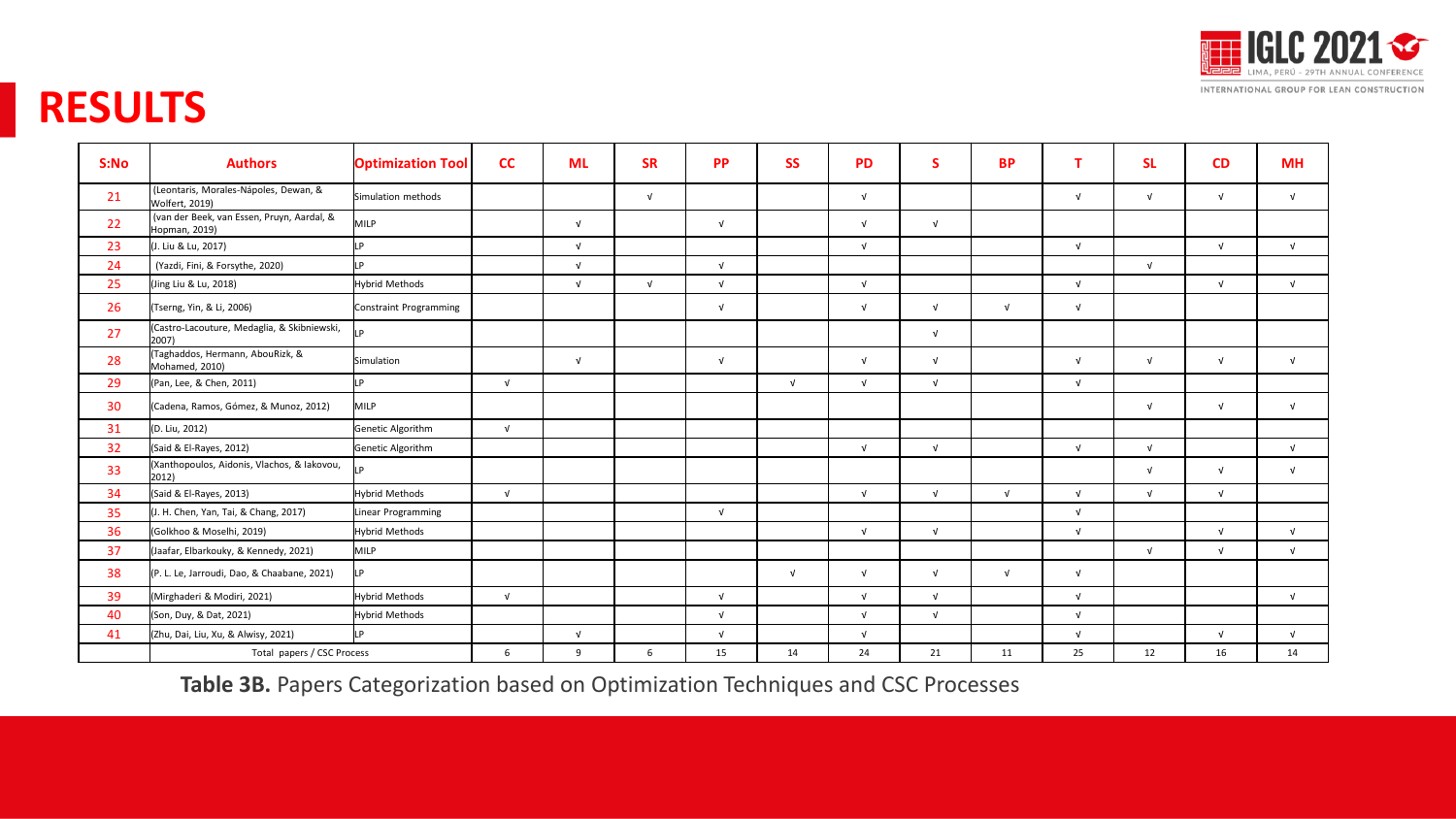

### **RESULTS (Major Points from Table 3)**

- MCDM is found to be the most used tool for performance improvement in CSC.
- 25 and 24 articles have focused on CSC transportation and purchasing decision processes. They received the most attention of the previous research.
- CSC configuration and strategic planning have received the least attention as they were studied only 6 times
- **For the Design Phase:** Only 19 papers from 41 have focused at least on one of the process of this phase.
- **For the Procurement Phase:** 36 papers out of 41 have focused at least on one of the process of this phase.
- **For the Construction Phase:** 32 papers out of 41 have focused at least on one of the process of this phase.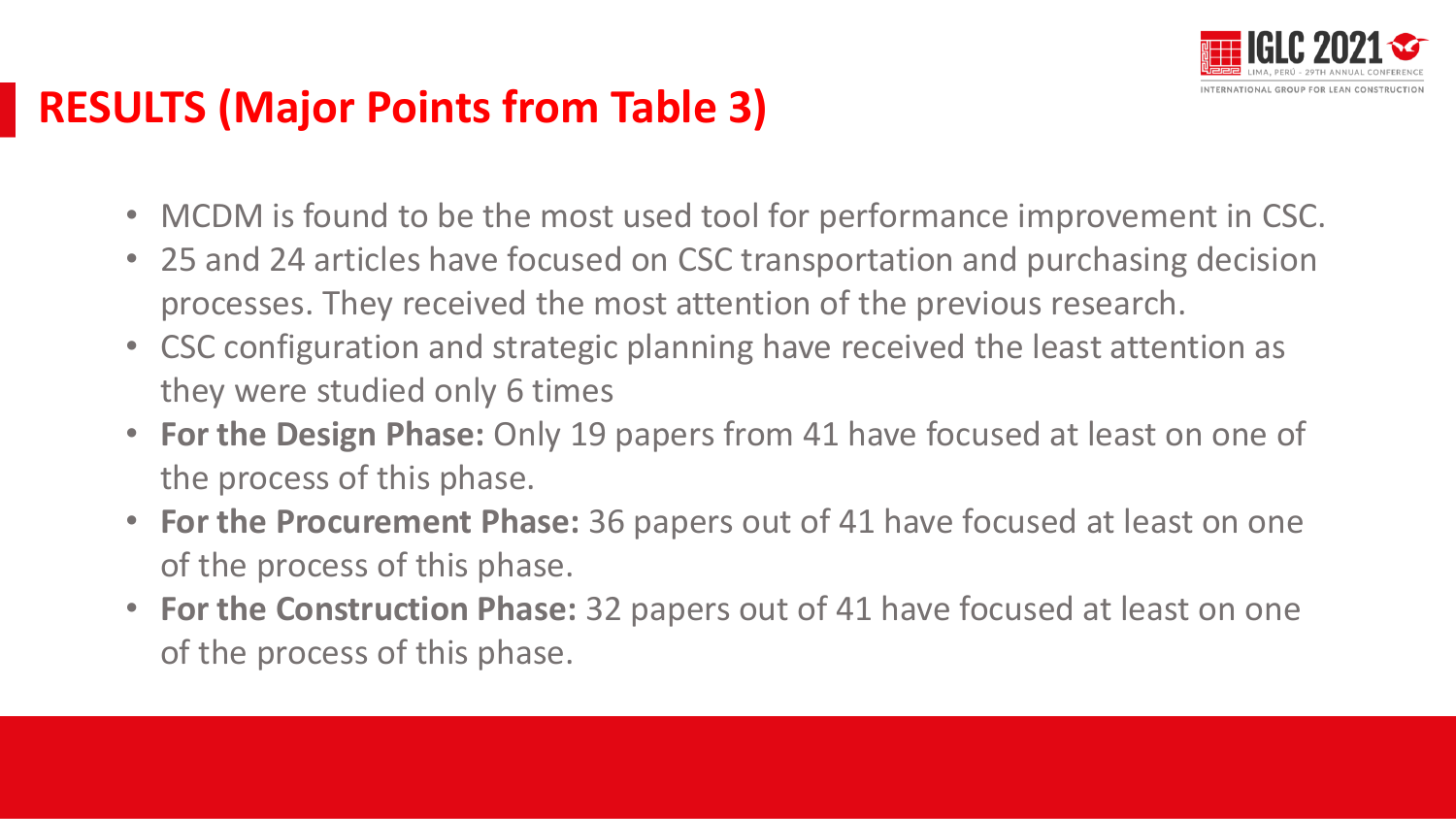

#### **DISCUSSION**

**Research Opportunity 1** *"Best Decision-Making Tool for Each Construction Supply Chain Process"* For example, Fuzzy AHP is most recommended for supplier selection as identified from the literature review (Su, 2020)but it is not adequate for other processes such as demand prediction where stochastic models may work well. Therefore, research is needed to find the best decision-making tool for each CSC process.



**Figure 2. Decsion Making Phases in CSC**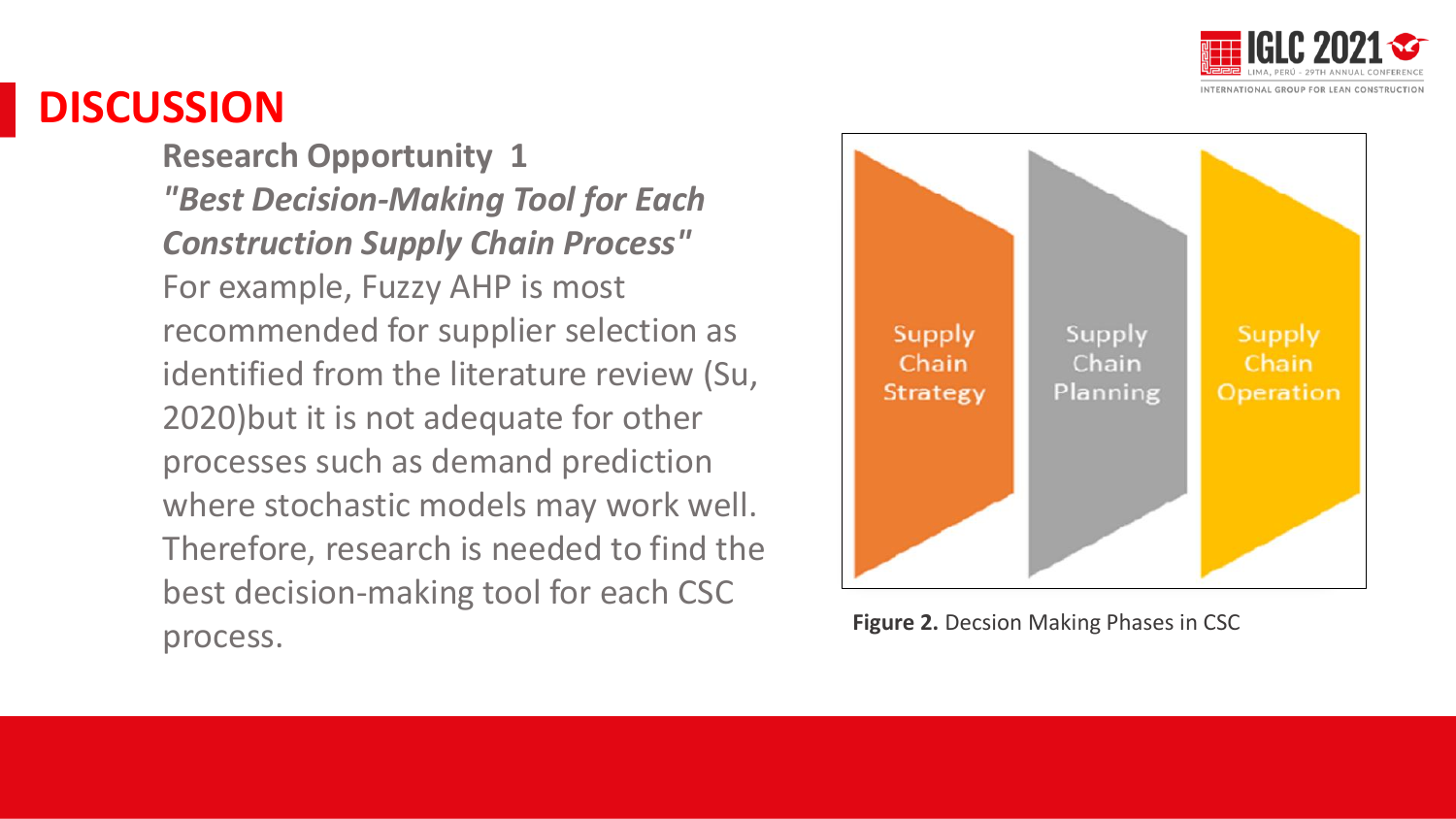

NTERNATIONAL GROUP FOR LEAN CONSTRUCTIO

#### **DISCUSSION**

**Research Opportunity 2** *"Framework for Optimizing Overall Construction Supply Chain"*  There is a need for a framework to identify the best practice to optimize the overall construction supply chain. That framework will also identify how to integrate each process's best results to optimize the overall construction supply chain to produce the most effective results.



**Figure 3. Future Integrated CSC By Mckinsey 2020**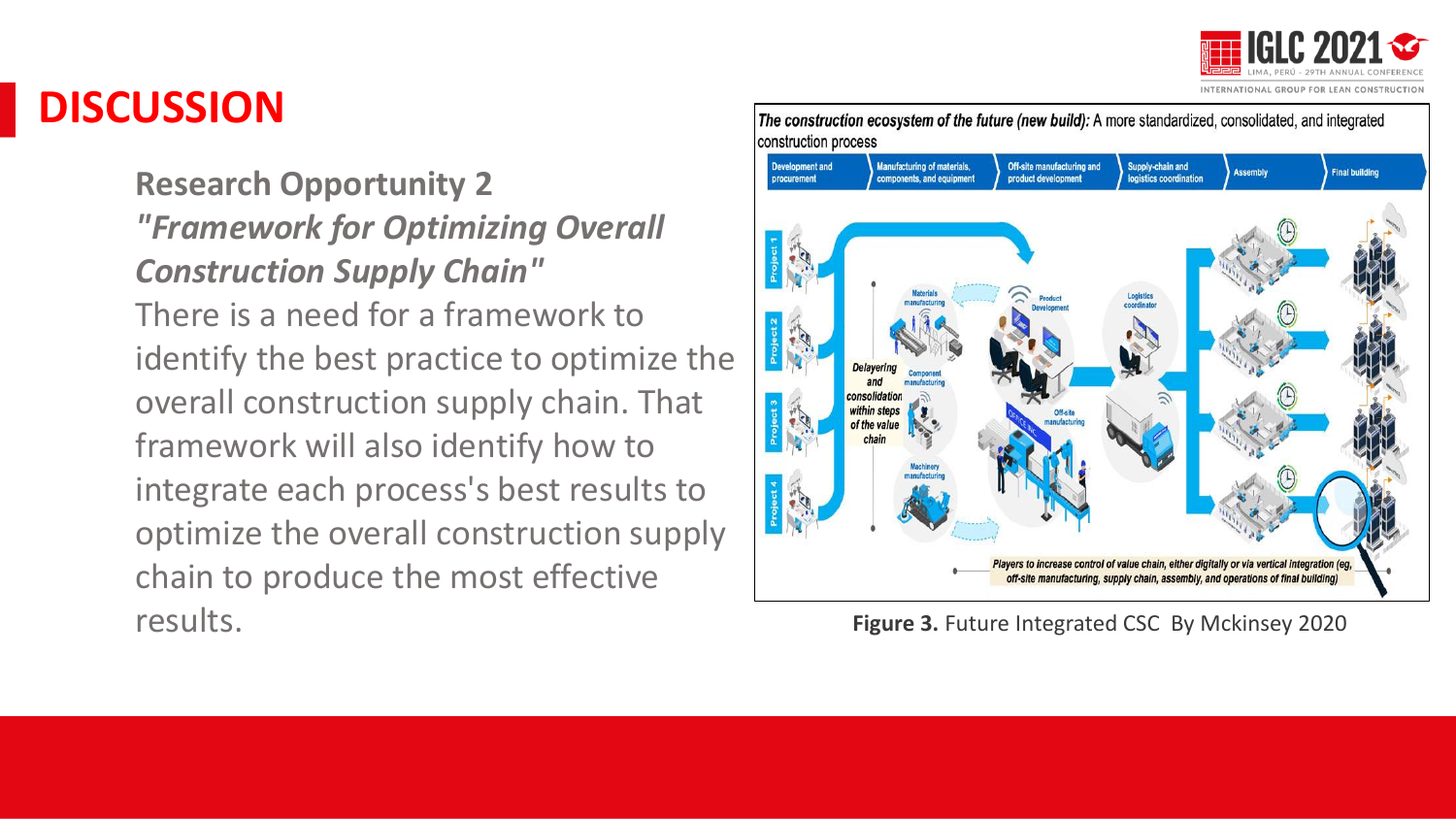

#### **DISCUSSION**

**Research Opportunity 3** *"Standardizing Supply Chain processes through Lean Construction."* Recent trend shows that researchers have recommended lean construction. Therefore, research can be done on standardizing construction supply chain processes by lean tools such as VSM.(Dana Broft, 2020).



**Figure 4.** CSC Wastes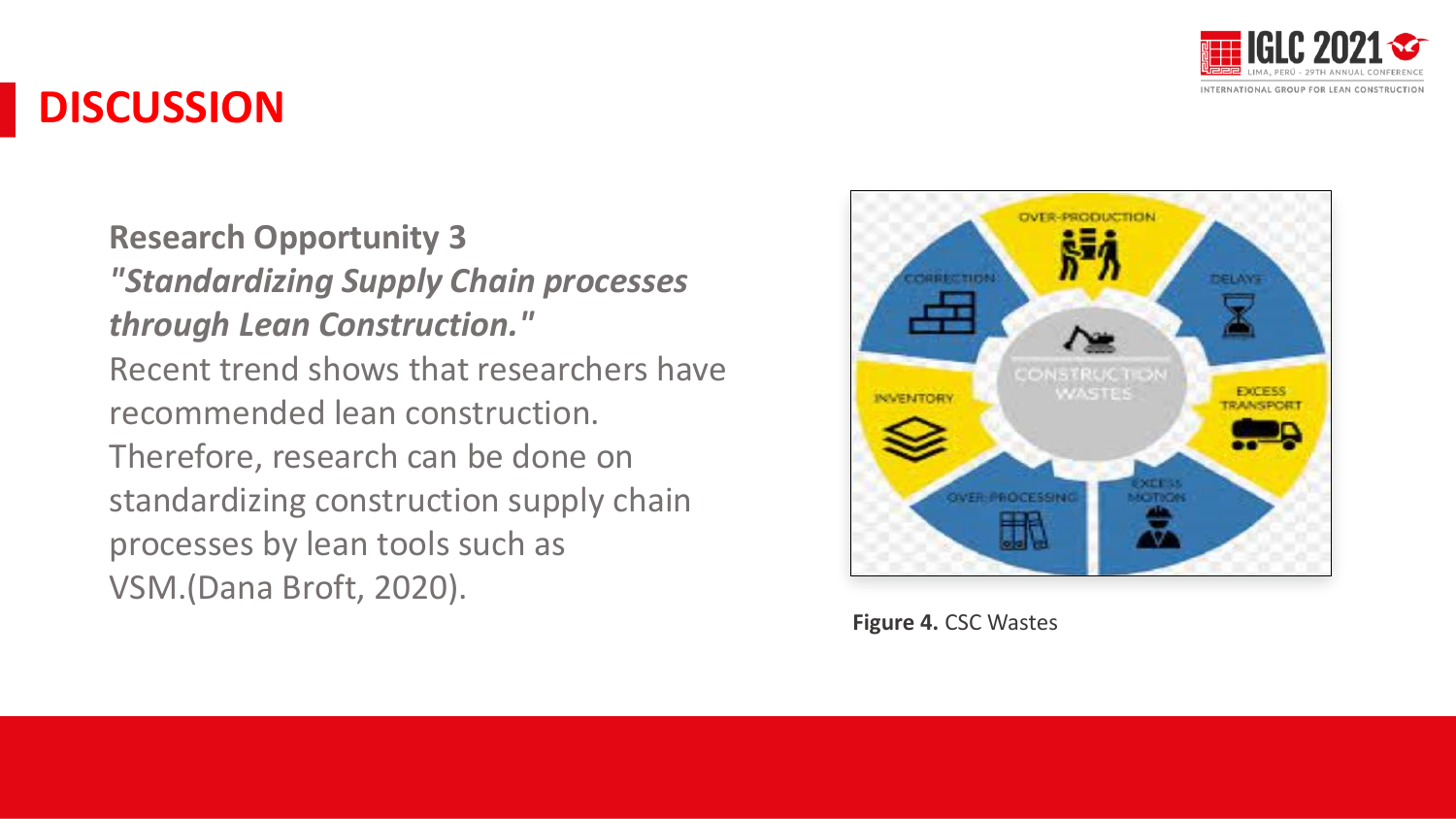

### **CONCLUSIONS**

#### **Research Output**

Forty-one papers were analyzed against 12 processes of CSC, and none of them were covering all the processes in their optimization model.

#### **Future Research Directions**

RO 1: Best Optimization Tool for each CSC process

RO 2 : An Integrated framework for CSC

RO 3: Standardization through lean tools

#### **Research Limitations**

Only Scopus database has been used to carried out this research. Addition of different databases such as web of science will make this research more comprehensive.